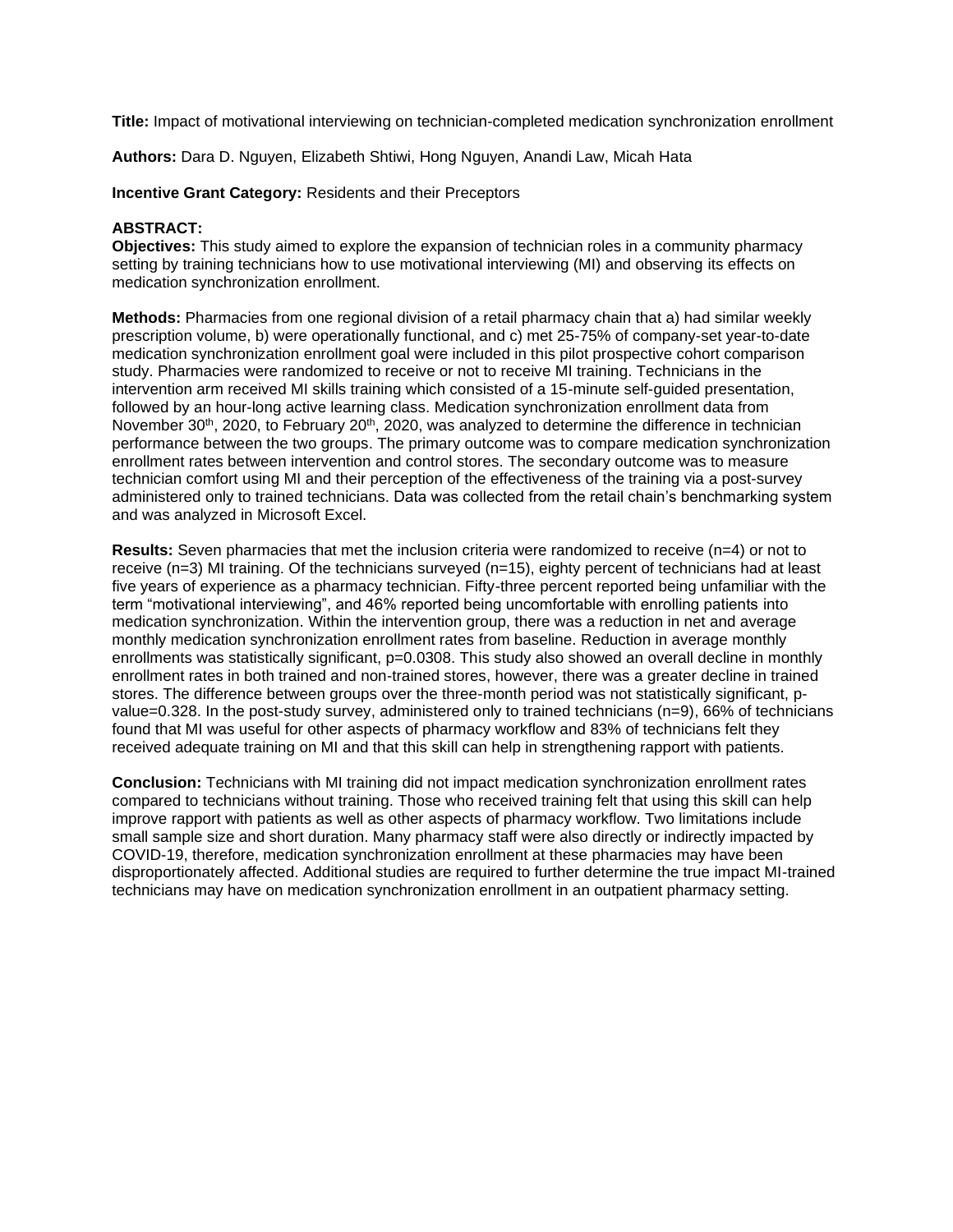### **Introduction:**

The profession of pharmacy is rapidly evolving to expand the scope of practice for pharmacists as well as pharmacy technicians. As a result, pharmacist-provided clinical services have gained support from many health organizations and are now being more sought after by patients.<sup>1,2</sup> These have been positive changes for the advancement of pharmacists, however, advancing our practice requires the expansion of pharmacy technician roles as well.

Extending pharmacy technician roles will ultimately allow both pharmacists and technicians to practice at the top of their license and increase patient access to clinical services.<sup>3</sup> Findings from University of Pittsburgh School of Pharmacy reported that pharmacists spend only about 21% of their time performing patient care services not associated with dispensing prescriptions. Seventy-five percent of pharmacists reported a desire for pharmacy technician assistance with scheduling, billing, and patient correspondence, however, only 20% of technicians reported doing these tasks. Thus, there is a need for technicians to take on administrative duties and clinical support roles to serve as pharmacist extenders. This shift in time- and resource-intensive responsibilities can redistribute pharmacists' time to further optimize patient care as evidenced by studies observing specifically trained pharmacy technicians functioning as pharmacist extenders in anticoagulation clinics, tech-check-tech programs, and even administering vaccinations.3,4

Medication synchronization services are designed to help improve the long-standing issue of poor medication adherence. Studies have shown medication adherence is 2-6 times higher in patients enrolled in a medication synchronization program compared to those who are not.<sup>5,6</sup> While this service is offered at most community pharmacies, not all eligible patients are successfully enrolled. Pharmacy technicians understand the benefit such a program can have on patient outcomes, however, they also report a lack of sufficient time in daily workflow as a barrier to successfully enroll patients.<sup>7,8</sup>

Motivational interviewing is another tool that has been employed by pharmacists to impact patient behavior and improve medication adherence. While pharmacist use of this skill has been well documented, there have been limited reports of pharmacy technicians receiving MI training to enhance their skillset. Pharmacy technicians are often the main point of contact for patients. This puts technicians in an opportune position to positively impact patient health outcomes by creating opportunities for patients to engage in individualized discussions about their health.<sup>9</sup> Thus, equipping pharmacy technicians with MI skills may not only increase uptake of medication synchronization services, but can potentially lead to a positive impact on medication adherence as well. The purpose of this study was to explore methods to expand pharmacy technician responsibilities by observing the impact MI-trained technicians have on medication synchronization enrollment in a community pharmacy setting.

### **Objectives:**

The primary objective of this study was to determine the impact of MI-trained pharmacy technicians on medication synchronization enrollment by measuring a) the difference in performance between stores with and without MI-training, and b) the change in enrollment rates before and after intervention in stores that received MI-training.

The secondary objective was to determine the success of MI training by administering a pre- and post-survey assessing technician a) comfort using these skills to engage with patients in a discussion about medication adherence, and b) perception of effectiveness of MI training in their workflow.

#### **Methods:**

#### *Study Design:*

This was a pilot prospective cohort comparison study. Pharmacies were selected from one regional division of a retail pharmacy chain. Selected stores had similar baseline characteristics with a) similar weekly prescription volume, b) were operationally functional with dispensing workflow, but had room to improve the quality of clinical services, and c) were at 25-75% year-to-date medication synchronization enrollment goal set by the company. Stores that did not meet these three criteria were excluded from the study. These stores were then randomized to receive or not to receive MI training. Technicians in intervention stores received MI training between November 16<sup>th</sup> to November 25<sup>th</sup>, 2020. After all stores in the intervention arm received MI training, medication synchronization enrollment was observed over a twelve-week period.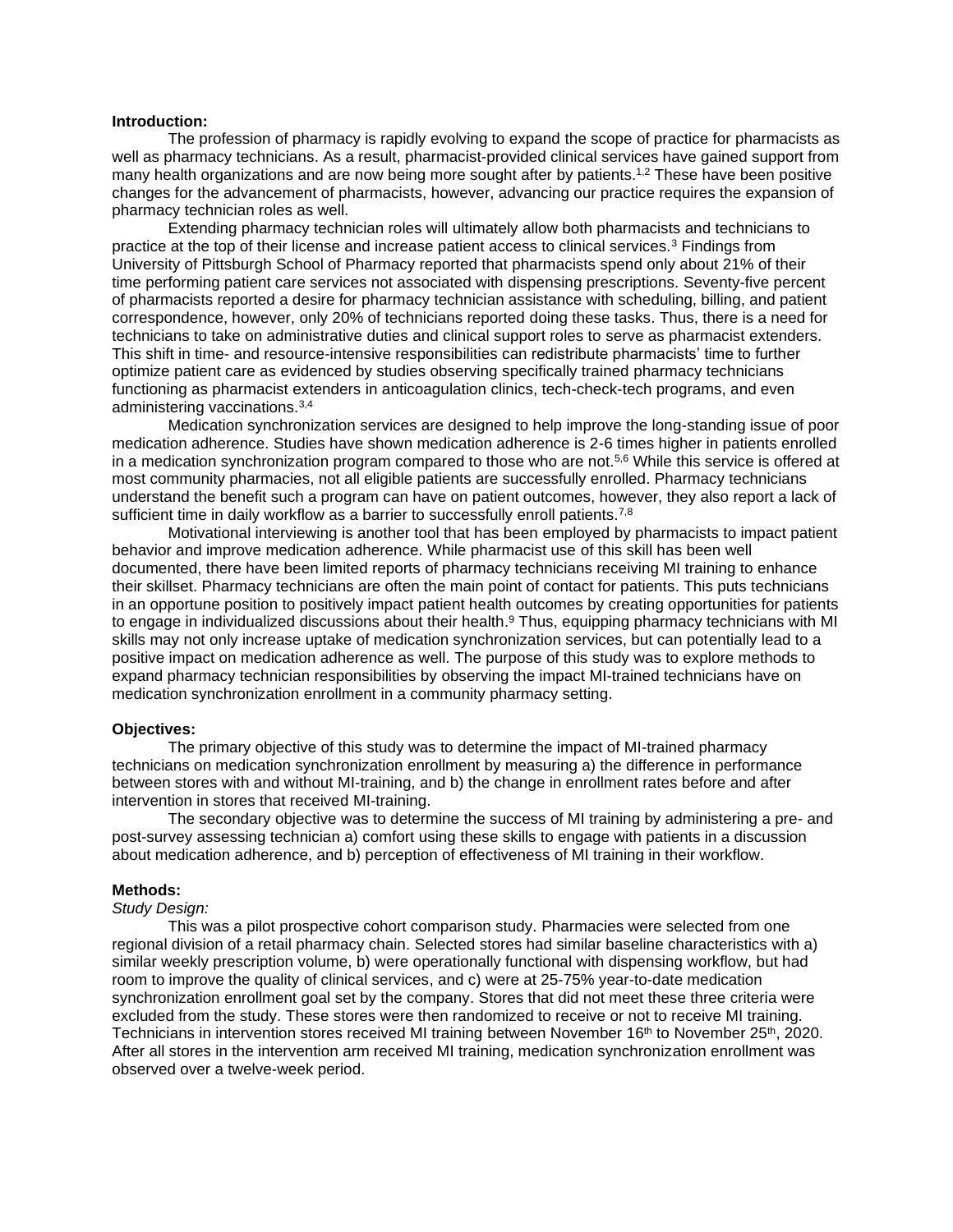### *Surveys:*

Pre- and post-surveys were administered to technicians involved in the study. All technicians took the pre-survey to determine demographics and baseline knowledge. However, only technicians who received MI training were administered a post-survey. The post-survey aimed to measure comfort using MI and their perception the training they received. Technicians were asked to respond to questions on a fourpoint Likert scale.

### *MI Training:*

The MI training that pharmacy technicians received was developed by the primary investigator. Teachings were based on principles found in the book *Motivational Interviewing for Health Care Professionals: A Sensible Approach* by Bruce Berger and William Villaume. Pharmacy technicians from intervention stores received MI skills training in two parts. Part one was a 15-minute self-guided presentation which provided an introduction to MI, definitions and background information. This was followed by part two, which was an hour-long active learning session, conducted either in person or via an online meeting to reinforce the material and to provide scenarios to practice using MI in the context of medication synchronization enrollment. After each training module, technicians completed an online knowledge assessment to determine the efficacy of the training and ensure understanding of the material.

#### *Data Collection and Analysis:*

Data, including total year-to-date medication synchronization enrollment and average monthly enrollment rates, was collected from November 30<sup>th</sup>, 2020, to February 20<sup>th</sup>, 2021, and analyzed using paired and independent t-tests in Microsoft Excel. Data was collected from the retail chain's benchmarking system.

### **Results:**

Eight pharmacies that met the inclusion criteria were randomized to receive (n=4) or not to receive (n=4) MI training. However, after reviewing data extracted after the intervention, it was found that one store did not meet the eligibility criteria and was thus excluded from the analysis, leaving three stores that did not receive MI training instead of the originally intended four stores. At baseline, 80% of the fifteen technicians surveyed had at least five years of experience as a pharmacy technician (figure 1A). Fifty-three percent reported being unfamiliar with the term "motivational interviewing", and 46% reported being uncomfortable with enrolling patients into medication synchronization (figure 1B).



**Figure 1:** Professional background of technicians included in study (panel A), and baseline knowledge of MI and self-perceived competency on medication synchronization enrollment (panel B).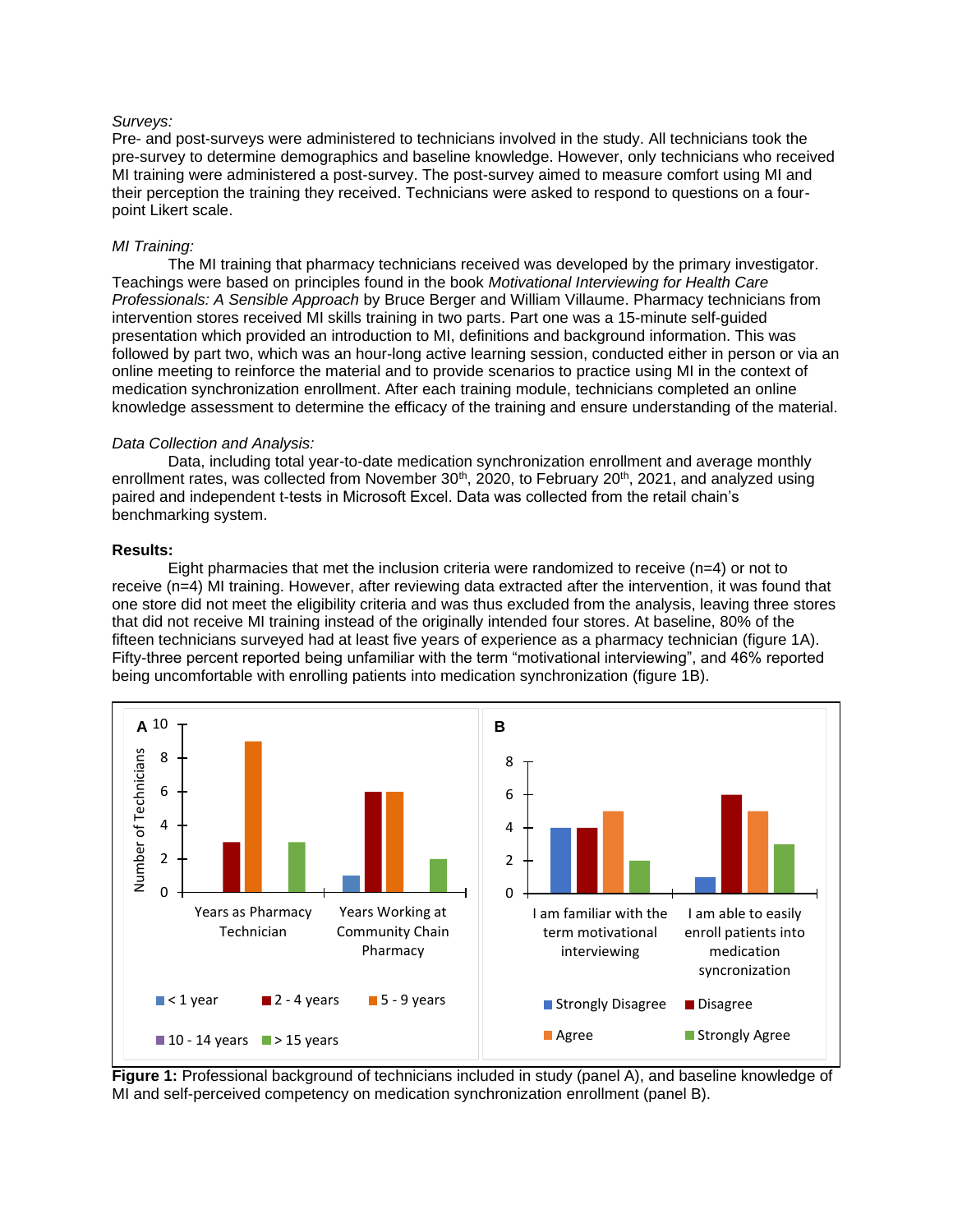Nine technicians across four pharmacies were trained on MI. The first knowledge assessment, which measured technician understanding of general concepts and importance of MI, had an average score of 88.9 percent. The second knowledge assessment, which measured their ability to apply MI skills based off of the live training, had an average score of 75 percent (table 1).

| Assessment                                     | <b>Average Score - Percent Correct</b> |
|------------------------------------------------|----------------------------------------|
| First Assessment: Background information (n=9) | 88.9%                                  |
| Second Assessment: Application of MI (n=8)     | 75%                                    |

**Table 1:** Average technician performance of two knowledge assessments given after each training module.

When comparing enrollment data from baseline within the intervention group, there was a decrease in both net medication synchronization enrollments (figure 2A) and the average monthly enrollment rate (figure 2B). This decrease in the average monthly enrollment rate from baseline was statistically significant, p-value=0.0308, (figure 2B). This study also showed an overall decline in monthly enrollment rates in both trained and non-trained stores over the three-month observation period; however, there was a greater decline in trained stores (figure 2C). This finding, however, was not statistically significant, p-value=0.328.



**Figure 2:** Difference in net enrollments (%) in intervention stores from baseline (panel A), change in average monthly enrollment rates (%) after intervention in intervention stores (panel B), and average monthly enrollment rates (%) in trained and non-trained stores (panel C).

In the post-study survey that was administered to MI-trained technicians, 66% of respondents found that MI was useful in pharmacy workflow in areas other than medication synchronization, and 83% felt they received adequate training on MI and that this skill can help to strengthen rapport with patients (table 2).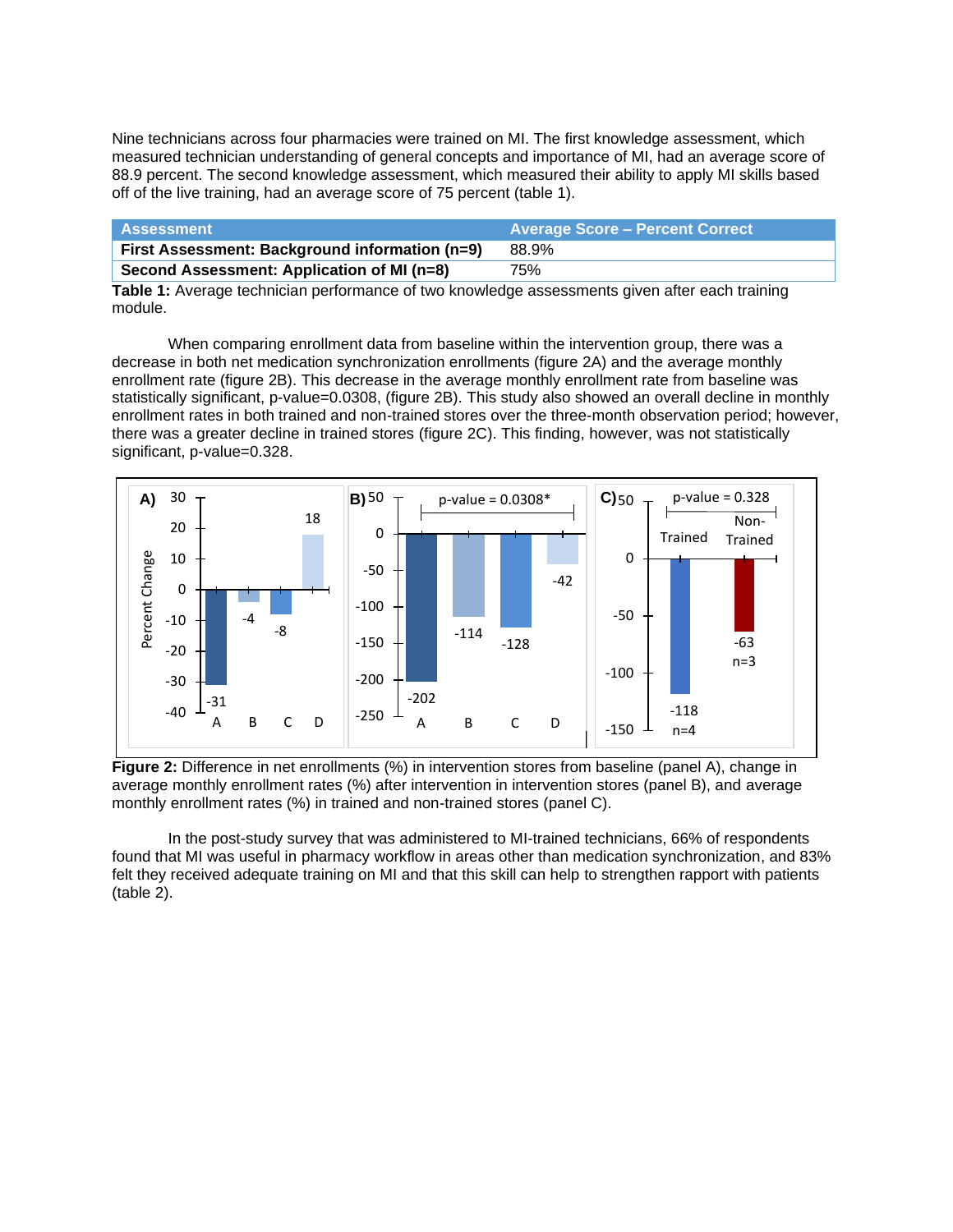| <b>Comfort</b>                                                                |    |
|-------------------------------------------------------------------------------|----|
| Using MI has made it easier to enroll patients in medication synchronization. | 66 |
| MI has made my job easier in aspects other than medication synchronization.   | 66 |
| MI integrates easily into workflow.                                           | 50 |
| <b>Perception</b>                                                             |    |
| I have received adequate training on MI.                                      | 83 |
| MI can help improve my relationship with patients.                            | 83 |
| The training I received increased my knowledge and skills of MI.              | 80 |

**Table 2:** Responses to the post-study survey that was administered to trained technicians (n=6) measuring comfort using MI and perception on their use of MI.

#### **Discussion:**

The evolving practice of pharmacy has allowed for an expansion of pharmacist-provided clinical services.<sup>1,2</sup> However, developing and implementing effective methods to help address patient-care issues is a time-intensive process, especially when considering integration into current dispensing-focused community pharmacy models. Many studies have demonstrated pharmacy technicians' success in assisting with patient-care functions and the positive impact it has on pharmacy practice and clinical services.<sup>4,10</sup> Documented pharmacy support tasks completed by technicians include collecting relevant medical and medication histories, screening patients and triaging care to pharmacists as appropriate, administering immunizations, and enrolling patients into medication synchronization programs.<sup>4, 7, 11</sup> Such tasks afford pharmacists more time to focus on providing clinical services and caring for more complex patients, amongst other clinical duties.<sup>4</sup> Thus, it is pertinent to elevate technician as well as pharmacist responsibilities as the profession advances.

Studies have demonstrated pharmacists' ability to successfully use MI during patient interactions,5,6,9 however, there is limited literature documenting technician training or use of this skill and its impact on pharmacy practice. This study aimed to address that gap by observing the impact MI-trained technicians have on medication synchronization enrollment and further explore potential ways to expand their roles in the community retail setting.

Post-survey results from this study suggest that the MI training was well-received by technicians. They felt the training was adequate, increased their knowledge, and believed it is a useful tool to develop relationships with patients. However, medication synchronization enrollment data did not show that MI training improved technician-completed medication synchronization enrollment rates as the medication synchronization enrollments decreased in the stores whose technicians underwent MI training. The trend of reduced monthly enrollment rate, however, was consistent in both trained and non-trained stores.

A major limitation of this study is the interruption of pharmacy workflow due to the COVID-19 pandemic. Staffing issues secondary to COVID-19-related incidents may have disproportionately affected pharmacies included in this study. In addition, implementation of COVID-related clinical services, such as testing and vaccinations, may have reduced technicians' ability to focus on using MI to enroll patients in medication synchronization, and therefore this project was of secondary importance in workflow. Another limitation is small sample size as this study was not powered to detect change between trained and nontrained stores.

High scores on the first knowledge assessment demonstrated that technicians understood what MI is after the self-guided portion of the training. However, they may have had difficulty implementing its use in pharmacy practice as seen by the lower scores on the second knowledge assessment, decrease in enrollment at the end of the study, and lack of comfort with using MI as seen in the post-survey data. Motivational Interviewing is a skill that is typically improved through repetitive use over time. The threemonth observation period in this study may not have been a suitable time frame for technicians to learn and master this skill.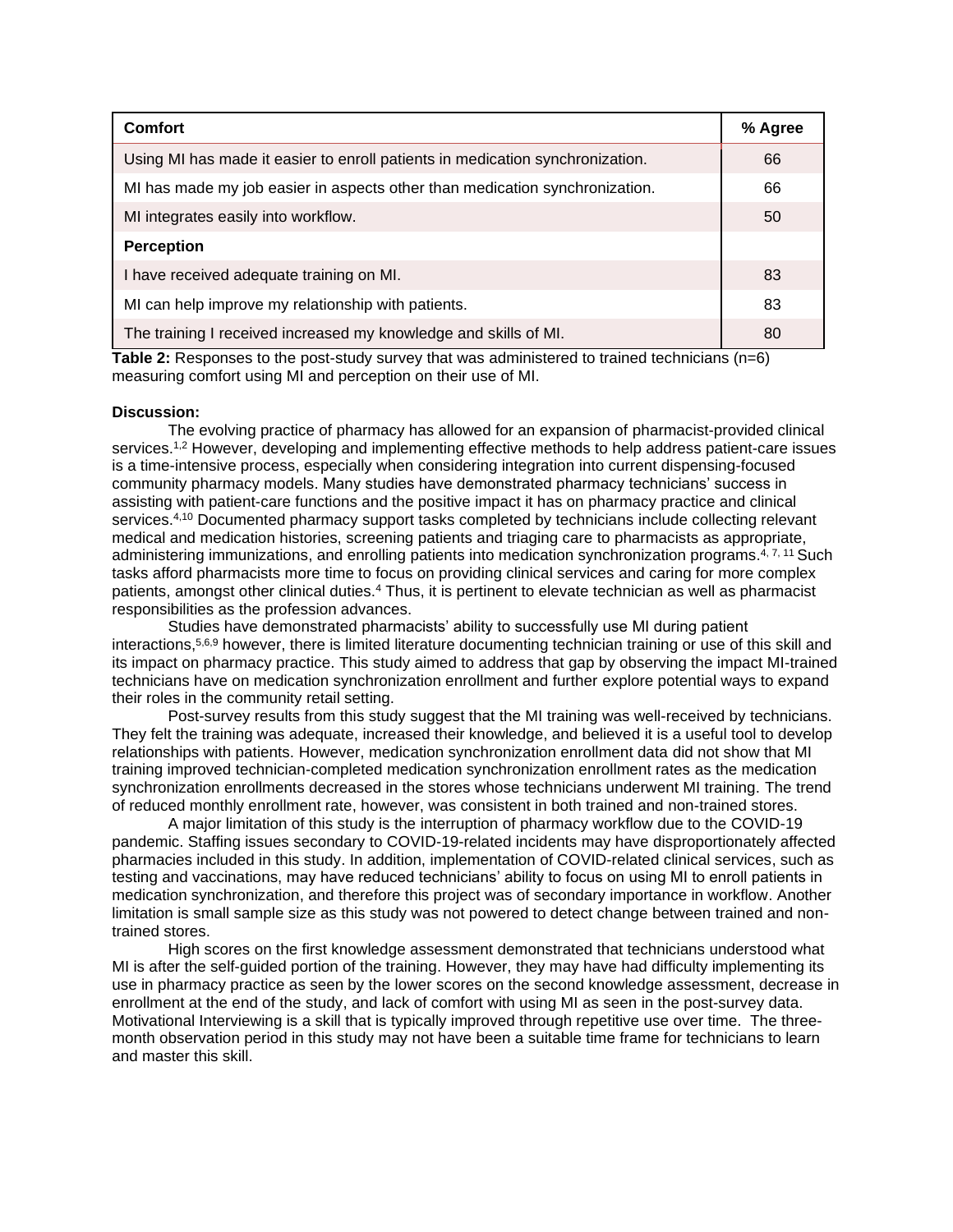## **Conclusion:**

While this study demonstrated a statistically significant reduction in successful medication synchronization enrollment in MI trained technicians, there was no statistically significant difference in performance between trained and non-trained techs. Negative results may suggest that the three-month time frame was inadequate for technicians to learn and feel fully comfortable using MI effectively. Despite this, this study demonstrated that technician's knowledge of MI increased, and they felt that using this skill helped to improve their relationships with patients. Additional studies would be required to better determine the effectiveness of this skill when used by pharmacy technicians and its impact on expanding technician roles in the community pharmacy setting.

Training technicians to perform tasks such as the ones discussed in this study can potentially help to improve issues such as medication adherence. Leveraging technician roles to provide clinical support promotes the advancement of pharmacy practice but is an area that still needs to be further explored. Adjustments in the allocation of technician and pharmacist responsibilities in the community setting will ultimately afford pharmacists more time to focus on providing quality patient care services, improving health outcomes, and increasing accessibility to healthcare.<sup>4</sup>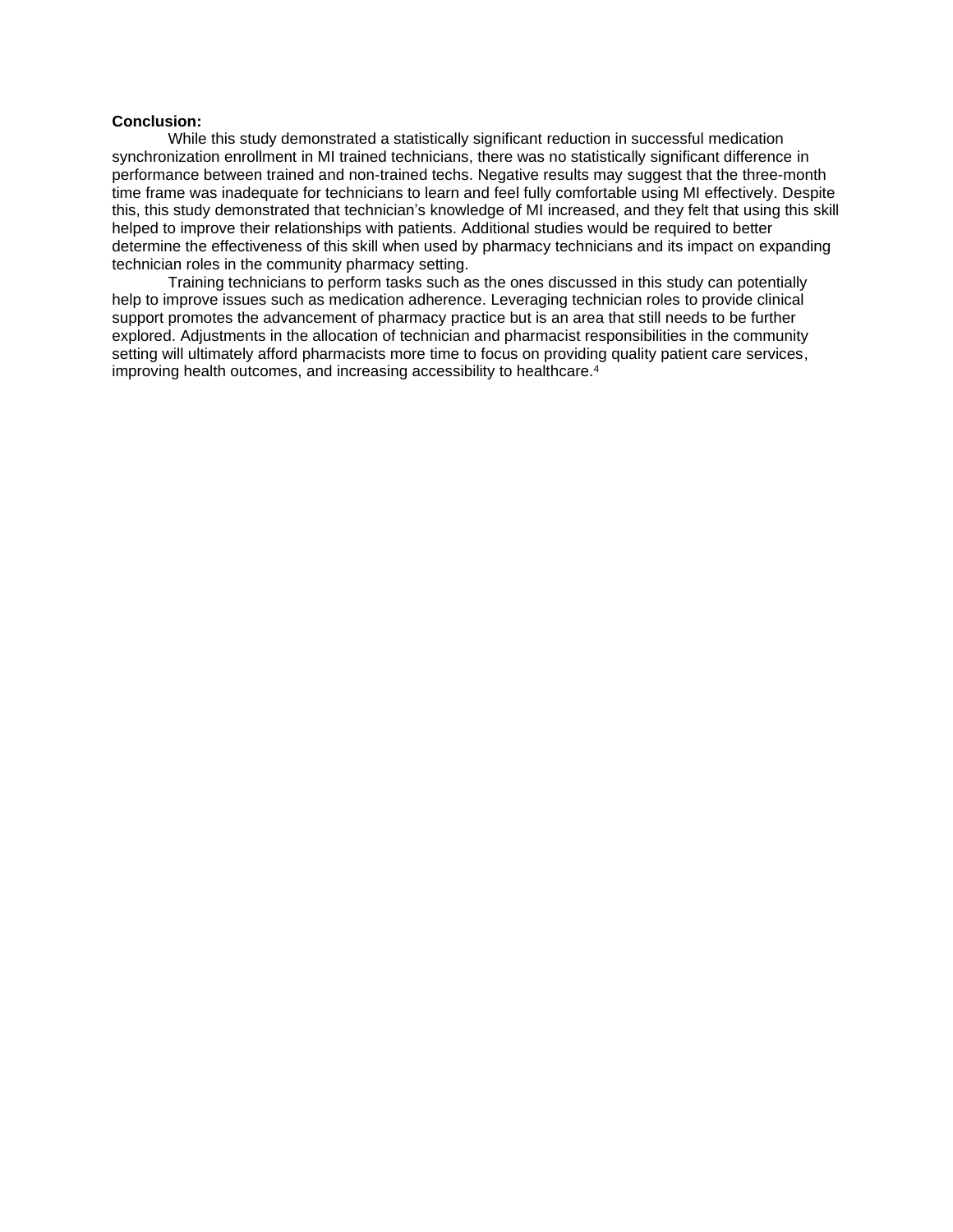# **Supplementary Appendix**

**Appendix A:** Pre- and post-study survey questions

**Table 1**: Pre-study survey administered to all technicians in both trained and non-trained stores

Answer the questions to the best of your ability. Select your response on a scale of 1-4, 1 indicating you strongly disagree, 4 indicating you strongly agree.

| 1.                                                              | I have practiced as a pharmacy technician for:         |           |           |           |            |            |   |
|-----------------------------------------------------------------|--------------------------------------------------------|-----------|-----------|-----------|------------|------------|---|
|                                                                 | $<$ 1 year                                             | 2-4 years | 5-9 years | >10 years | > 15 years |            |   |
| 2. I have worked at Kroger/Ralphs as a pharmacy technician for: |                                                        |           |           |           |            |            |   |
|                                                                 |                                                        |           |           |           |            | > 15 years |   |
|                                                                 | $<$ 1 year                                             | 2-4 years | 5-9 years | >10 years |            |            |   |
| 3.                                                              | I am familiar with the term motivational interviewing. |           |           |           | 1 2 3      |            | 4 |

**Table 2**: Post-study survey administered to trained techs

Answer the questions to the best of your ability. Select your response on a scale of 1-4, 1 indicating you strongly disagree, 4 indicating you strongly agree.

| 1. | Using motivational interviewing has made enrolling patients in med      |   | $\mathcal{P}$ | 3 |   |   |
|----|-------------------------------------------------------------------------|---|---------------|---|---|---|
|    |                                                                         |   |               |   |   |   |
|    | sync easier.                                                            |   |               |   |   |   |
|    |                                                                         |   |               |   |   |   |
| 2. | Using motivational interviewing has made my job easier in many          |   | $\mathcal{P}$ |   | 3 | 4 |
|    |                                                                         |   |               |   |   |   |
|    | aspects, not just Med Sync.                                             |   |               |   |   |   |
| 3. | I believe motivational interviewing integrates easily into my workflow. |   |               | 2 | 3 | 4 |
|    |                                                                         |   |               |   |   |   |
| 4. | I have received adequate training on motivational interviewing to       | 1 |               | 2 | 3 |   |
|    |                                                                         |   |               |   |   |   |
|    | help me improve medication synchronization enrollment.                  |   |               |   |   |   |
| 5. | Using motivational interviewing can help me improve my relationship     |   |               | 2 | 3 | 4 |
|    |                                                                         |   |               |   |   |   |
|    | with patients.                                                          |   |               |   |   |   |
|    |                                                                         |   |               |   |   |   |
| 6. | The training I received increased my knowledge and skills of            |   | 2             | 3 | 4 |   |
|    |                                                                         |   |               |   |   |   |
|    | motivational interviewing.                                              |   |               |   |   |   |
|    |                                                                         |   |               |   |   |   |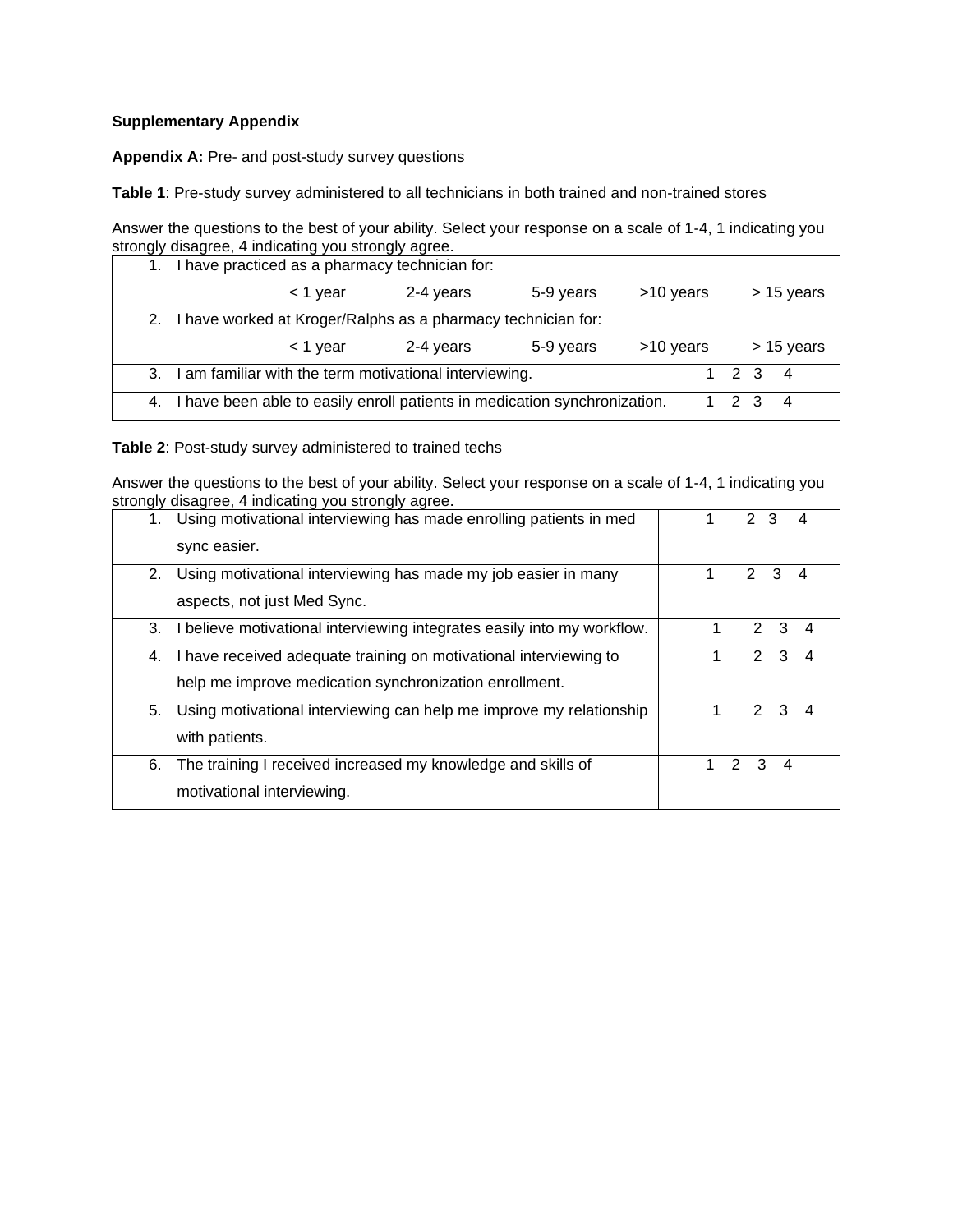**Appendix B:** Knowledge assessment questions

Knowledge Assessment 1: measured understanding of the importance of Med Sync and MI

- 1. What are some of the reasons why patients resist our recommendations?
	- a. They are uninformed or have inaccurate information
	- b. They may not be ready to make changes
	- c. They are not ready to make changes
	- **d. All of the above**
- 2. What is motivational interviewing?
	- a. A method an interviewee can use during their job interviews to ensure success
	- **b. A patient-centered approach to communication that increases likelihood of patients implementing behavioral changes**
	- c. A technique talk-show hosts used to interview their guests
	- d. A way to motivate patients
- 3. What is the importance of using motivational interviewing in a pharmacy setting?
	- a. Empowering patients to make their own health decisions
	- b. Decreasing patient satisfaction
	- **c.** Producing better health outcomes
	- **d. A and C**
- 4. Why is it important to build relationships with patients?
	- a. Increases patients' trust in the pharmacy team
	- b. Patients more likely to accept recommendations regarding medications
	- c. Promotes collaborative spirit
	- **d. All of the above**

Knowledge Assessment 2: Measured knowledge of MI skills based on trainings provided

- 1. The purpose of using motivational interviewing in our pharmacies is to:
	- a. Increase the amount of time we spend talking to patients
		- **b. Improve quality of care**
		- **c. Improve patient's medication adherence**
		- d. A and B
- 2. Omitted from analysis What are the 6 steps to build strong relationships with patients using motivational interviewing?
	- a. Free response: 1) explore and reflect patients' sense making, 2) reframe, 3) ask permission to provide new information, 4) provide new information, 5) ask patient what he/she thinks, 6) summarize next steps
- 3. What is a phrase you can use to reflect what patients say?
	- a. "I think this service will be helpful for you because … "
	- b. "Would you like to talk about what has helped you in the past?"
	- **c. "It's important to you that …"**
	- d. "Ultimately, you're the one in control of your health."
- 4. What are some tools that can help to strengthen relationships with patients?
	- **a. Genuineness, active listening, and asking permission**
	- b. Multi-tasking, respect, and genuineness
	- c. Judging, forcing, and using 'but" phrases
	- d. Rushing interactions, ignoring patients, and asking open-ended questions
- 5. How might you respond to this interaction:
	- **Mrs. Garcia:** Hello. I'd like to pick up my medications: **Technician:** Hi, I'd be happy to help. I noticed you're on 5 medications and return to the

pharmacy pretty often. Would you like to enroll in MedSync so you'll only need to pick up all of your medications once a month? **Mrs. Garcia:** No, I can do it myself.

**a. Because you would like to manage your medications yourself, you are not interested in using MedSync. May I share reasons why this service may be helpful to you?**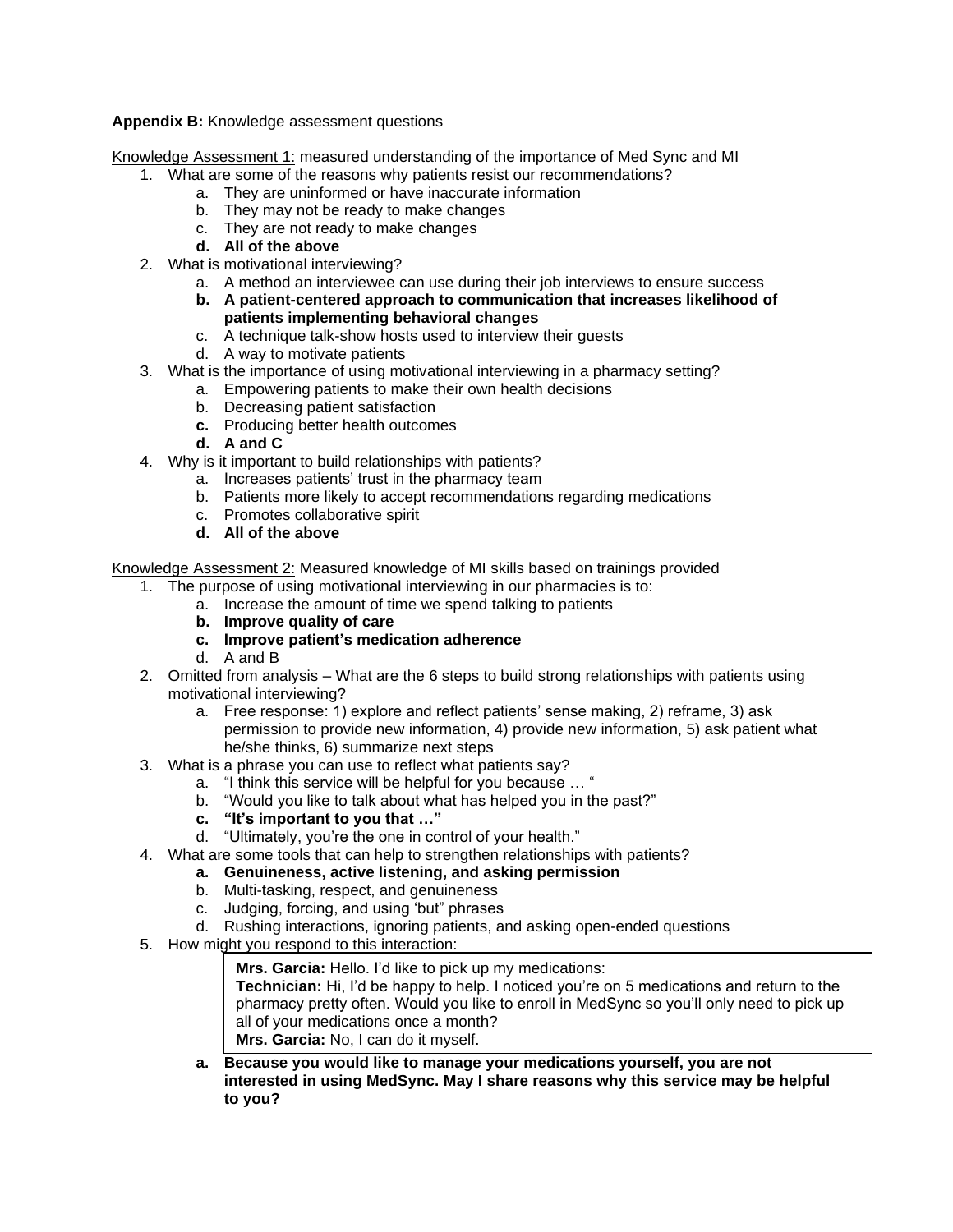- b. Well, MedSync is a really helpful service because you don't have to come to the pharmacy every week, so you may benefit from using it.
- c. Okay. Please let me know next time if you're interested.
- d. Your loss
- 6. What techniques would be helpful to use in the conversation above?
	- a. Judging and multi-tasking
	- **b. Reframing and asking permission**
	- c. Disrespect and transparency
	- d. None of the above
- 7. What are reasons why you will need a pharmacist to come talk with the patient?
	- a. Discussing a patient's medication regimen
	- b. Explaining the reasons for the phone calls in the MedSync process
	- c. Talk about medical conditions.
	- **d. A and C**